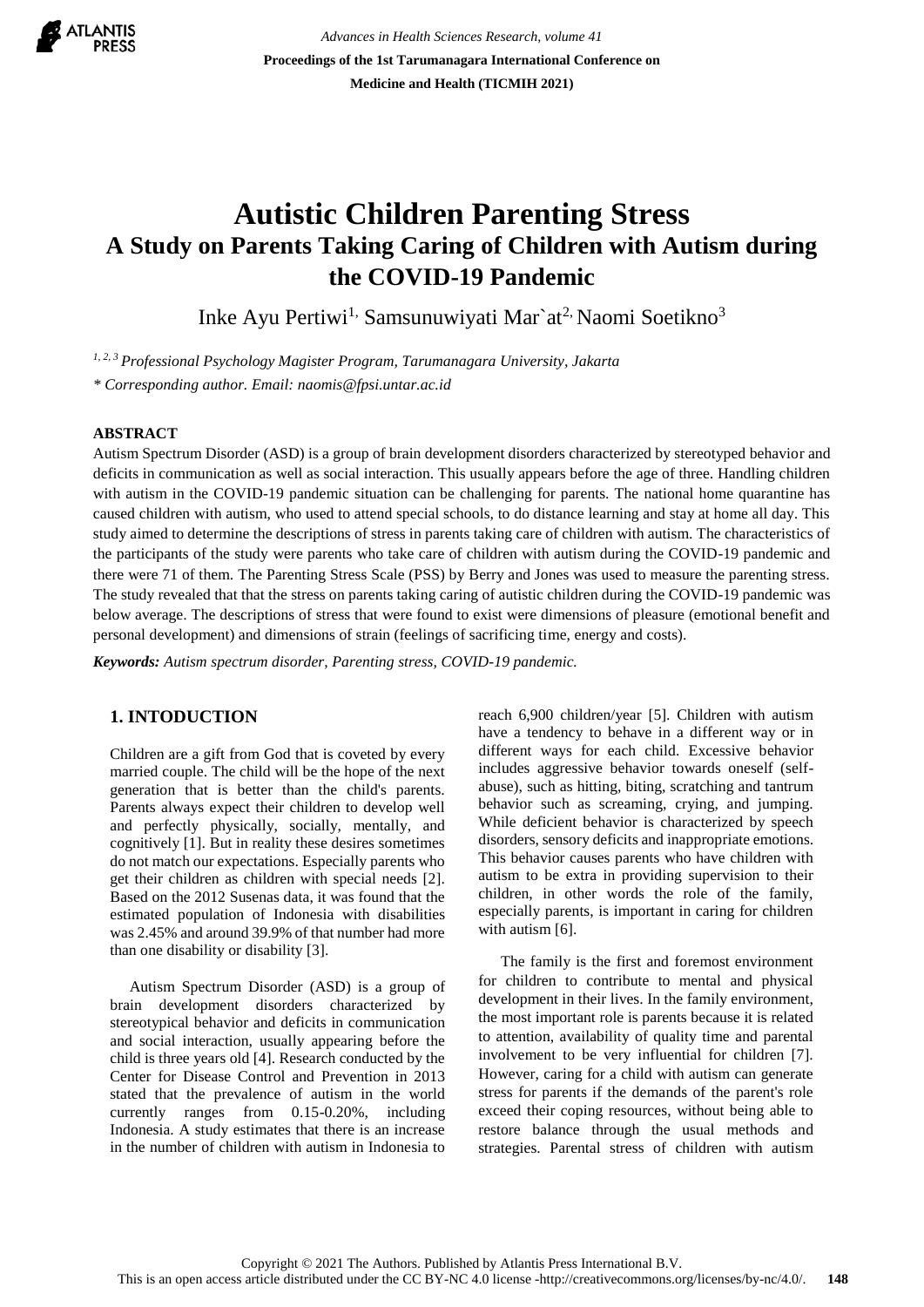reached clinically significant levels in 77% of cases [8].

The initial reaction that appears when parents find out that their child is diagnosed with Autism Spectrum Disorder can be in the form of shock, inner turmoil, sadness, stress, guilt, disappointment, unable to accept reality until they are reluctant to communicate with others [9]. This is supported by the results of research by Schieve, Blumberg, Rice, Visser and Boyle (2017) which states that the stress level of parents is higher when having children with autism than the stress level of parents who have normal children.

 In 2020, Corona Virus Disease (COVID-19) originating from Wuhan, China has spread in Indonesia. Along with the increasing number of cases and the death toll, the government declared this situation a pandemic. A number of steps have been taken to be able to resolve this pandemic, one of which is to carry out social distancing movements. This greatly affects children with autism because the tendency for repetitive behaviors that are usually done such as school and therapy are stopped. This situation also has an impact on parents who feel overwhelmed in providing care to children with autism, such as the statement given by one mother who cares for children with autism stating that she has experienced difficulties and fatigue that has doubled. Before the pandemic, the child routinely did therapy, while now activities are very limited causing excessive tantrums (S. Yulianti, personal communication, June 01, 2020).

 According to Berry and Jones, stress is a reaction to the environment when a loss or loss occurs. In parenting stress, stress is characterized by loss of control and freedom and financial, energy and time burdens that exceed parental resources.

 According to Abidin, parenting stress is anxiety and tension that goes beyond limits and is specifically related to the role of parents and interactions between parents and children [10]. Based on the definitions above, it can be concluded that parenting stress is a condition where there are obstacles in the roles and responses between parents and children that are not appropriate.

 Parenting stress consists of 2 dimensions, namely a) the pleasure dimension, the positive emotional component of parenting that brings emotional benefits such as love, joy, happiness, pleasure and feelings of self-development and b) the strain dimension, the negative emotional component of parenting. which

involves demands for various resources such as time, energy, and money, as well as prohibitions, feelings of shame, and control [11].

There are six determinants of stress in parenting, namely child behavior problems, child intelligence, child age, family cohesion, family income, and maternal psychological well-being [12].

Child behavioral problems regarding child behavior problems were significantly associated with overall parental stress, as well as with maternal feelings about maternal competence and acceptance.

Child intelligence regarding the child's cognitive function will be significantly related to maternal stress, but cognitive function is not associated with the outcome variable. This is because parenting stress is more related to the challenge of managing difficult behaviors than dealing with a child's mental disorder.

Child age regarding the ethics of children experiencing developmental delays as they age, family stress increases when parents develop a more realistic view of their child's future.

Family Cohesion is significantly correlated with stress and parental isolation. Mothers will experience less stress and feelings of isolation and feel more confident in their parenting skills when they have help and support from other family members.

Family income such as the impact of socioeconomic status has an impact on the stress of mothers to take care of their children resulting in a decrease in the ability to accept their children.

Maternal psychological well-being such as a mother suffering from severe psychological problems, the mother may not have sufficient personal resources available to others or her child, thus increasing feelings of isolation and lack of confidence related to parenting skills can affect psychological well-being.

Lazarus argues that stress occurs when a person experiences demands that exceed the resources he has to make adjustments, this means that stress conditions occur if there is a gap or imbalance between demands and abilities. A demand is something which if not met will have unpleasant consequences for the individual. So stress does not only depend on external conditions but also depends on the cognitive processing mechanism of the conditions faced by the individual concerned [13].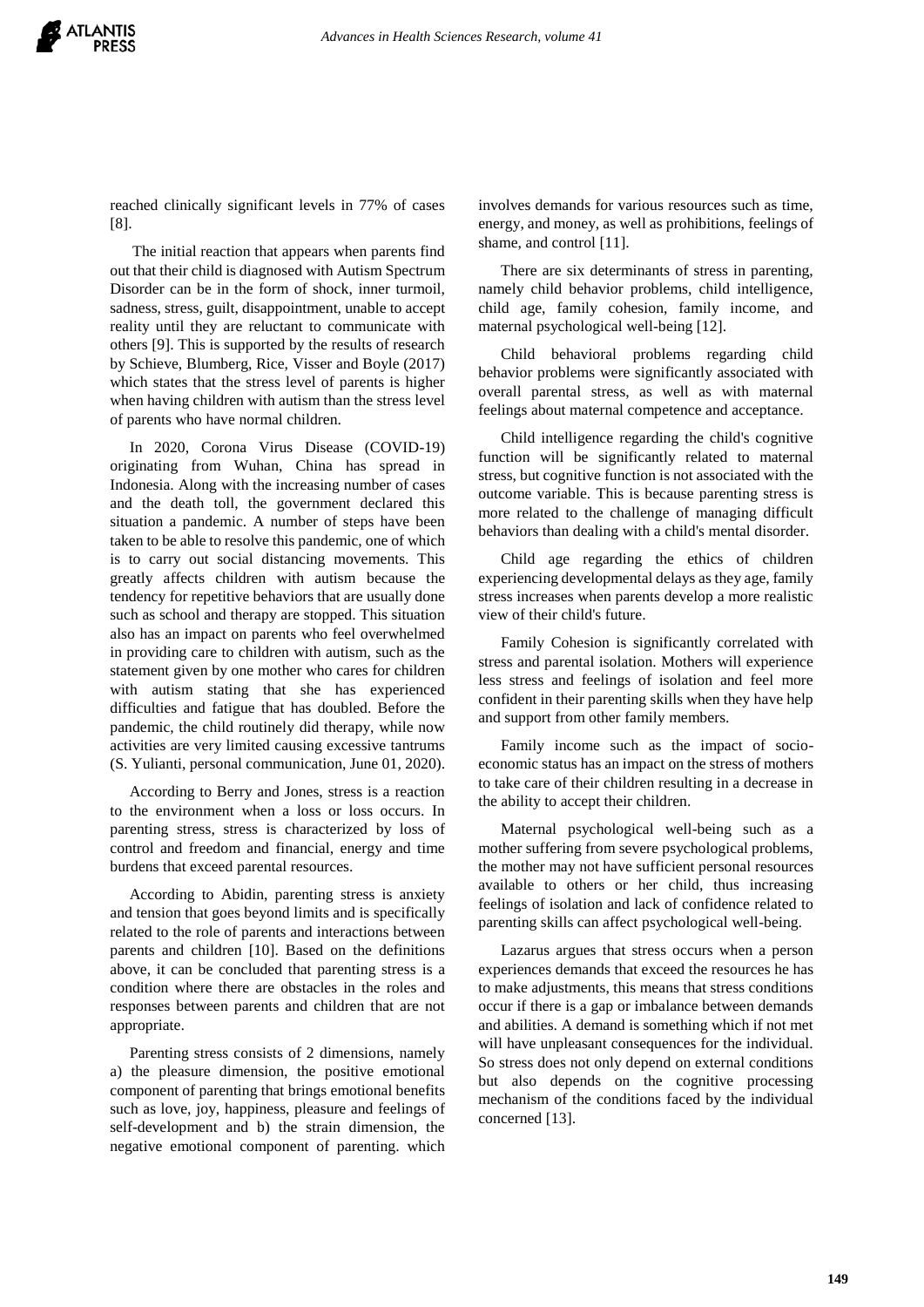

When faced with a situation that can cause stress, the reaction of each individual is different. Some of these responses are reactions that are not realized, while others are realized by the individual to immediately do coping. Lazarus divides these reactions into 4 categories, namely a) cognitive reaction, b) physiological reaction, c) emotional reaction and d) behavioral reaction [14].

Cognitive reactions to stress include the results of the appraisal process such as beliefs about the danger or threat contained in an event or beliefs about its causes. Cognitive responses also include unconscious stress responses such as distance, inability to concentrate, impaired performance in cognitive tasks, and intrusive, repetitive and abnormal thoughts. Cognitive stress symptoms include obsessive thinking and an inability to concentrate.

Physiological reactions in the face of stress, the body mobilizes itself to deal with the stress. The liver secretes more glucose to lubricate muscles and hormones are released to stimulate the conversion of fat and protein into sugar. The body's metabolism increases in preparation for the energy demands of physical activity. Heart rate, blood pressure, and breathing increase and muscles tense up. At the same time, unnecessary activities such as digestion are reduced, saliva and mucus will dry up and instead increase the amount of air inhaled. This psychological response is the result of the work of several body systems to deal with stress.

Emotional Reaction is cognitive assessment or interpretation of the environment associated with needs, goals, expectations, or concerns is what determines how a person's emotional response. The dominance of negative emotions such as anxiety, depression, and anger is an indication that the individual concerned assesses the situation as something that causes stress and is felt to hurt or harm (harm/loss), or poses a threat that something bad will happen. can injure or harm the existence of the individual.

Behavioral reactions are related to the emergence of a new behavior as an individual effort to reduce or eliminate the stressful conditions they experience. Behaviors that arise such as smoking, reducing or overeating, exercising excessively, consuming alcohol or illegal drugs, and so on. This behavioral reaction appears depending on the stressor faced, the behavior against the stressor directly (fight) and away from or withdrawing from the threat (flight) are the two most extreme reactions.

Based on the explanation above, the researcher wants to know the description of stress in caring for Autism Spectrum Disorder children during the COVID-19 pandemic.

#### **2. METHODS**

 The characteristics of the participants that the researchers will take are parents who take care of children with autism spectrum disorders during the COVID-19 pandemic. Researchers obtained subjects through purposive sampling with accidental techniques, namely taking samples anytime and anywhere by meeting the requirements as samples from a certain population. The number of samples in this study were 71 participants.

 This research is a kind of descriptive statistic. Descriptive statistics function to describe or provide an overview of the object under study through sample or population data [15].

 The measurement of Parenting Stress variable uses The Parenting Stress Scale (PSS) which was developed by Berry and Jones. It consists of 18 items. PSS includes two dimensions, namely the pleasure dimension (positive component) consisting of 8 items and the strain dimension (negative component) consisting of 10 items. PSS was measured by assessing each item with 4 Likert scales, namely (1) Strongly Disagree, (2) Disagree, (3) Agree and (4) Strongly Agree. The higher the score, the higher the stress. This measuring tool is a self-report that was created specifically to measure the level of stress experienced by parents due to the presence of children. PSS focuses on the stress caused by the role of parents through the description of the relationship between parents and children and their feelings about it [10].

 The first dimension of the Parental Stressor Scale is pleasure, which has 8 positive statements. An example of one of the statements contained in the Parental Stressor Scale dimension in the pleasure dimension is "I am happy with my role as a parent". The second dimension of the Parental Stressor Scale is strain, which has 10 negative statements. An example of one of the statements contained in the strain dimension is: "The main source of stress in my life is my child".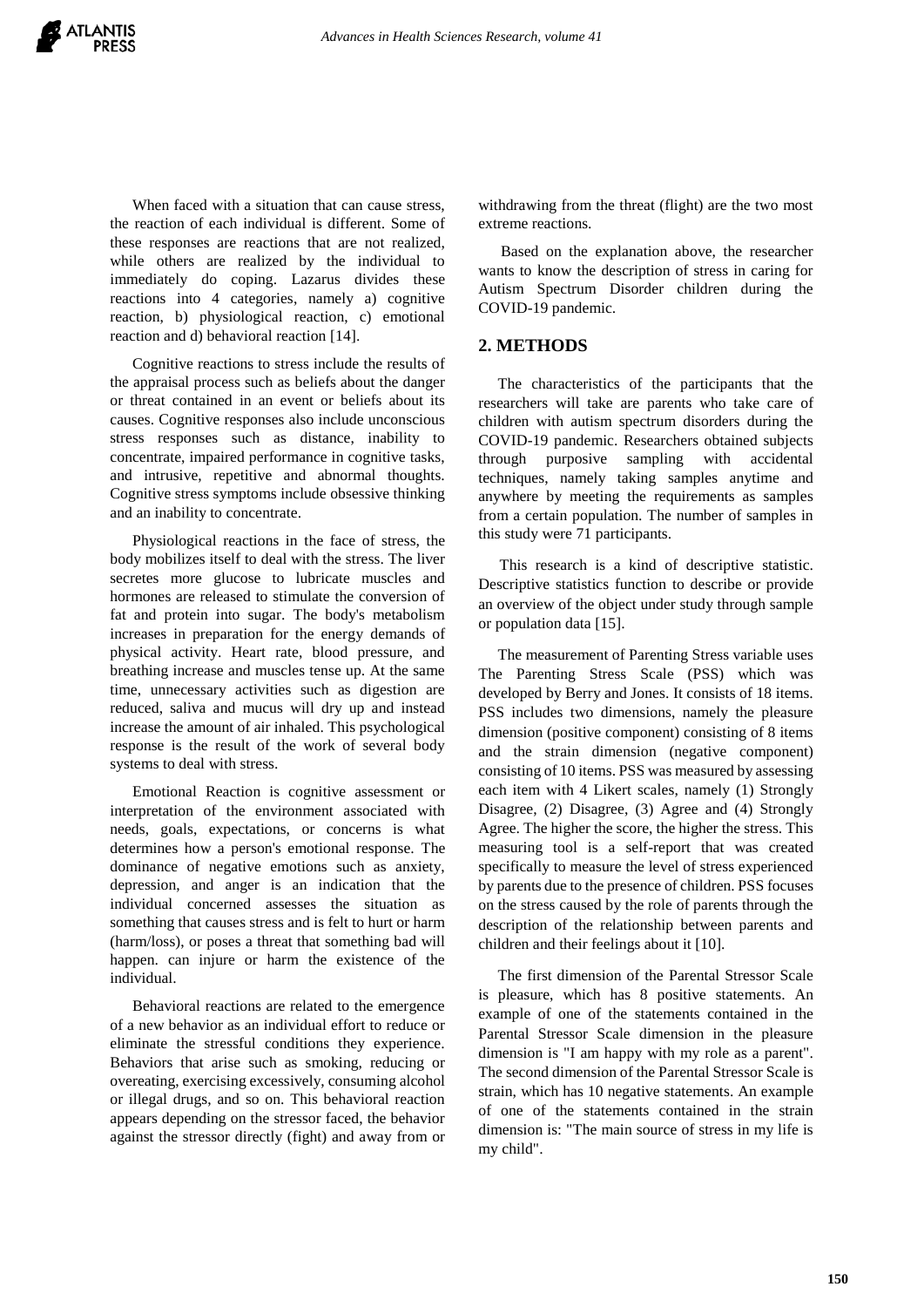|  |  |  |  |  | Table 1. Blueprint of the Parenting Stress Scale |  |  |
|--|--|--|--|--|--------------------------------------------------|--|--|
|--|--|--|--|--|--------------------------------------------------|--|--|

| <b>Dimension</b> | No. Items                      | Total |
|------------------|--------------------------------|-------|
| Pleasure         | 1,2,5,6,7,8,17,18              |       |
| Strain           | 3,4,9,10,11,12,13,1<br>4.15.16 | IO    |

 The internal consistency reliability coefficient for this variable is 0.899 and after removing 2 items, namely numbers 3 and 8, which have the corrected item total correlation below 0.2, the internal consistency reliability coefficient value for this variable becomes 0.918.

 After distributing the questionnaires, the researcher will input the data into the Statistical Product and Service Solution (SPSS) program. Then after being input, a reliability test will be carried out to determine the value of Cronbach's Alpha.

## **3. RESULT AND DISCUSSION**

 The descriptions of respondents in this study are generally grouped by age, gender, education, occupation, income, status, child's age, child's gender and child's education. Based on the age of the respondents, respondents aged between 25-40 years amounted to 42 people with a percentage of 59.2%, and respondents aged 41-65 years amounted to 29 people with a percentage of 40.8%.Based on gender, there are more female respondents than male with a total of 49 people with a percentage of 69% and the number of respondents with male sex is 22 people with a percentage of 31%. Based on education, respondents who have primary education as many as 2 people or 2.8%, respondents who have high school education as many as 31 people or 43.7%, respondents who have diploma degree as many as 13 people or 18.3%, respondents who bachelor degree as many as 24 people or 33.8%, respondents who have magister degree are 1 person or 1.4%. Respondents in this study were dominated by respondents with high school education, namely 43.7%.

 Based on occupation, respondents who have jobs as private employees are 34 people or 47.9%, respondents who have jobs as civil servants are 12 people or 16.9%, respondents who have other jobs are 25 people or 35.2 %. Respondents in this study were dominated by respondents who had jobs as private

employees, namely 47.9%.Based on income, respondents who have income < Rp. 1,250,000 as many as 12 people or 16.9%, respondents who have an income of Rp. 1.250.000- as many as 5 people or 7.0%, respondents who have an income of Rp. 3.750.000- as many as 13 people or 18.3%, respondents who have an income of Rp. 5,000,000- as many as 16 people or 22.5% and respondents who have income > Rp. 6,500,000 as many as 19 people or 26.8%. Respondents in this study were dominated by respondents who had income  $>$  Rp. 6,500,000 which is 26.8%.

 Based on status, respondents with married status were 65 people or 91.5%, respondents with divorced status were 3 people or 4.2%, respondents with widower/widow status were 3 people or 4.2%. Respondents in this study were dominated by respondents with a married status of 91.5%.Based on the number of children, 22 respondents or 31.0% had 1 child, 33 respondents or 46.5% had 2 children and 16 respondents or 22.5% had children between 3-5. Respondents in this study were dominated by respondents who had 2 children, namely 46.5%.Based on the data obtained regarding as 7 respondents or 9.9% have children with general school education, 6 respondents or 8.5% have children with inclusive school education, 53 respondents or 74.6% have children with school education with special needs, and 5 respondents or 7.0% have children with home schooling education. Respondents in this study were dominated by respondents who had children educated in schools with special needs, namely 74.6%.

 Stress in this study consisted of two dimensions using a scale of 1 to 4 and had a hypothetical mean of 2.5, while the empirical mean of total stress was 1.915. The empirical mean score is lower than the hypothetical mean score. Thus, the stress of respondents can be said to be below average. Low stress levels are influenced by the pleasure dimension, which is higher than the strain dimension, which can be interpreted by respondents caring for children with autism during the pandemic as emotional benefits such as love, joy, happiness, pleasure and feelings of selfdevelopment, rather than demands for time, energy and money. This affects the involvement of respondents, as can be seen from respondents who provide active support in learning at home, collaborate with other parents to plan activities, and always